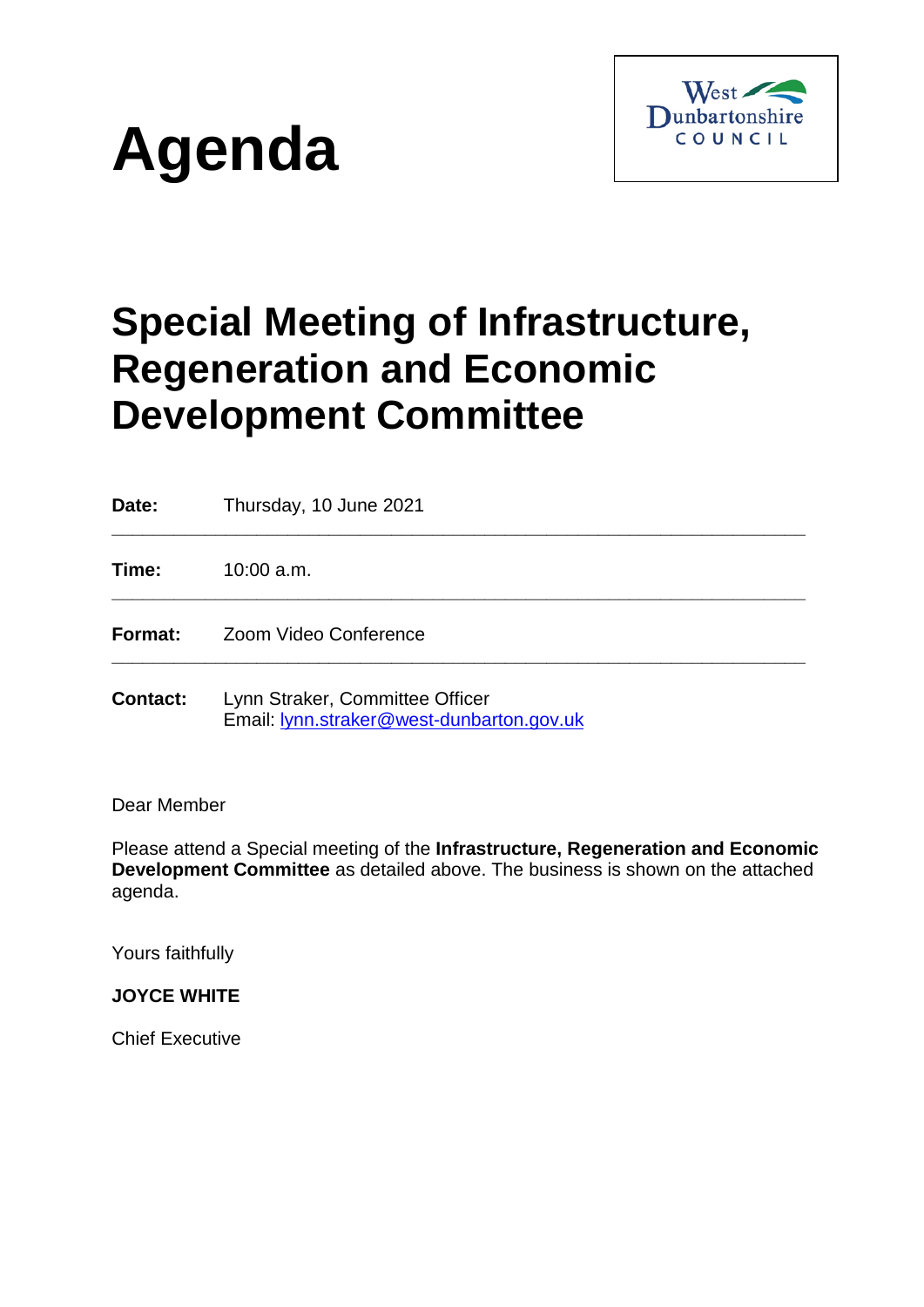Distribution:-

Councillor Iain McLaren (Chair) Councillor Gail Casey Councillor Karen Conaghan Councillor Ian Dickson Councillor Diane Docherty Councillor Jim Finn Provost William Hendrie Councillor David McBride Councillor Jonathan McColl Councillor John Mooney Councillor Lawrence O'Neill Councillor Martin Rooney

All other Councillors for information

Chief Executive Chief Officer – Regulatory and Regeneration Chief Officer – Supply, Distribution and Property Chief Officer – Roads and Neighbourhood

Date of Issue: 04 June 2021

#### **Audio Streaming**

Please note: the sound from this meeting may be recorded for live and subsequent audio streaming via the Council's internet site. At the start of the meeting, the Chair will confirm if all or part of the meeting is being audio streamed.

Audio recordings of the meeting (including the attendance or contribution of any party participating or making a contribution) will be published on the Council's website and the Council's host's webcast/audio stream platform.

You should be aware that the Council is a Data Controller under the General Data Protection Regulation. Data collected during this audio stream will be retained in accordance with the Council's **Privacy Notice**<sup>\*</sup> and Retention Schedules including, but not limited to, for the purpose of keeping historical records and making those records available via the Council's internet site.

If you have any queries regarding this and, in particular, if you believe that use and/or storage of any particular information would cause, or be likely to cause, substantial damage or distress to any individual, please contact Peter Hessett, Strategic Lead – Regulatory on 01389 - 737800.

\*http://www.west-dunbarton.gov.uk/privacy/privacy-notice/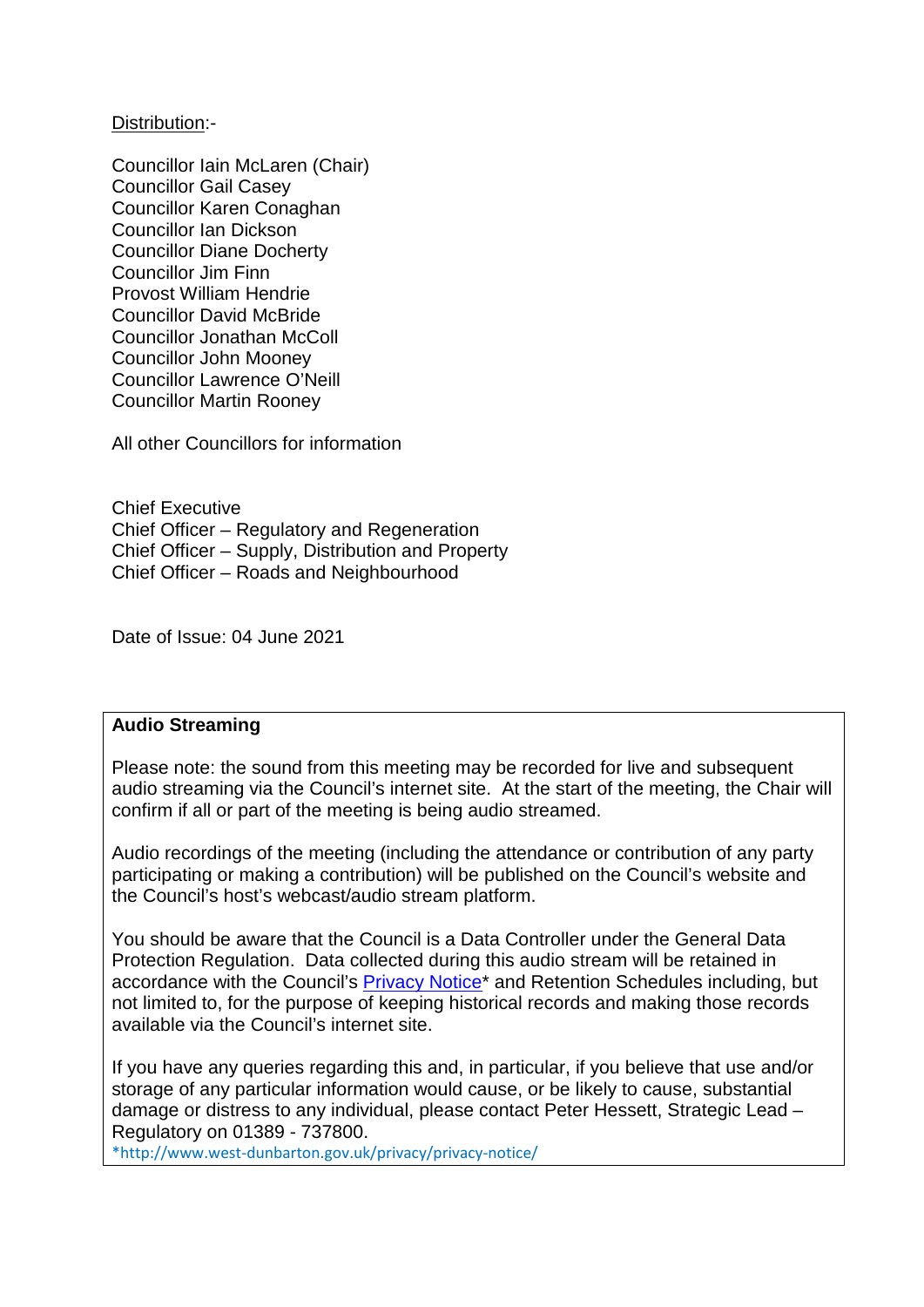#### **INFRASTRUCTURE, REGENERATION AND ECONOMIC DEVELOPMENT COMMITTEE**

## **THURSDAY, 10 JUNE 2021**

## **AGENDA**

## **1 STATEMENT BY CHAIR – AUDIO STREAMING**

The Chair will be heard in connection with the above.

## **2 APOLOGIES**

#### **3 DECLARATIONS OF INTEREST**

Members are invited to declare if they have an interest in any of the items of business on this agenda and the reasons for such declarations.

#### **4 OPEN FORUM**

The Committee is asked to note that no open forum questions have been submitted by members of the public.

# **5 LEVELLING UP FUND AND COMMUNITY RENEWAL FUND – PROPOSED BIDS (x – x)**

Submit joint report by the Chief Officer – Regulatory and Regeneration and the Chief Officer – Housing and Employability seeking approval to submit bids to the UK Levelling Up Fund (LUF) and Community Renewal Fund (CRF) by the round 1 deadline of 18 June 2021.

## **6 SALE OF LAND, LEVEN STREET, ALEXANDRIA (x – x)**

Submit report by the Chief Officer – Supply, Distribution and Property recommending the sale of the above property to Grants Vehicle Repairs Limited for a figure of £100,000 exclusive of VAT. The report seeks Committee approval to conclude the sale of the property at this figure.